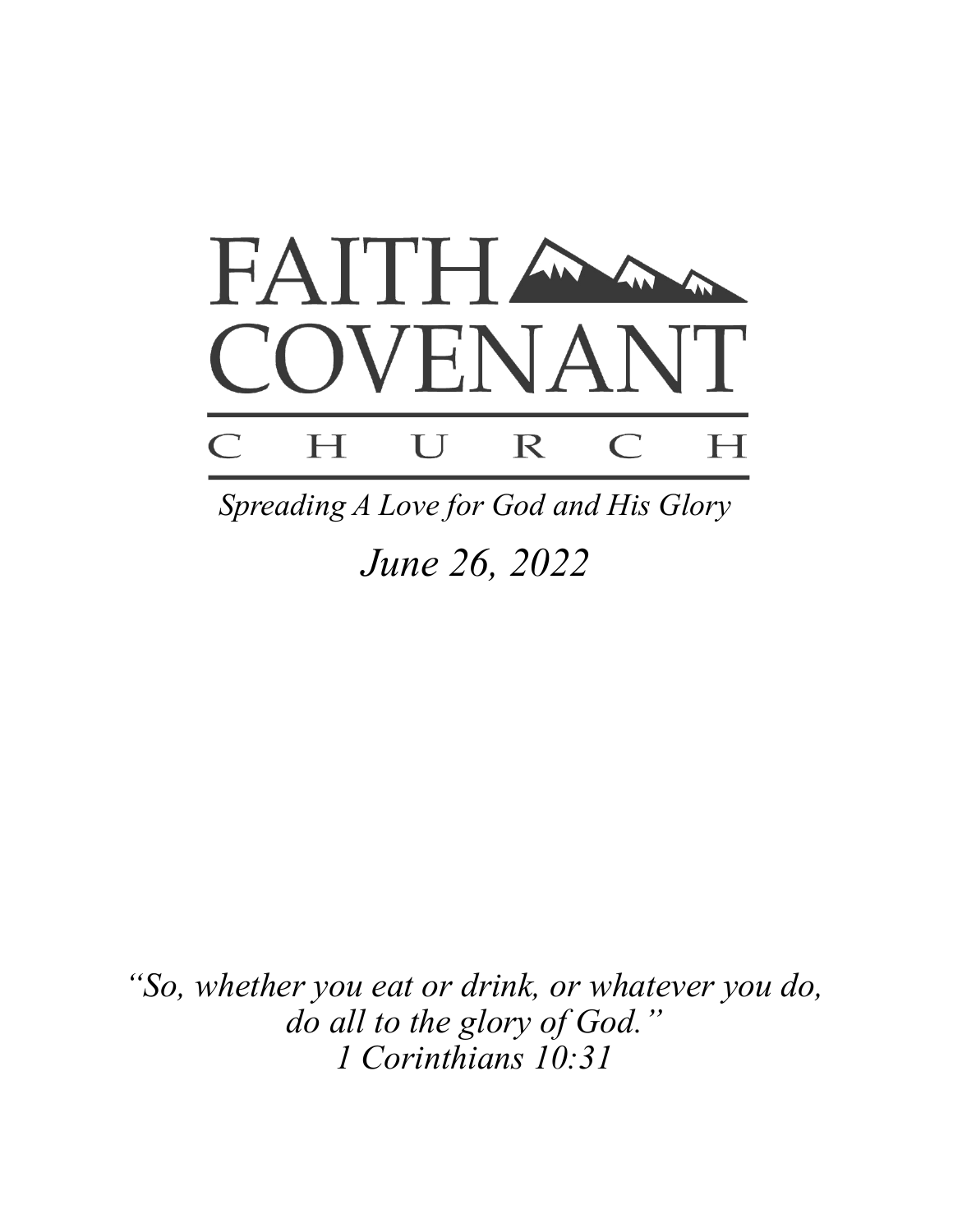# **WELCOME & ANNOUNCEMENTS**

*Our worship is a response to God's initiative. The pattern of our worship reflects the go*s*pel.*

# **\*CALL TO WORSHIP:** *Psalm 145:1-7*

- Leader: I will extol you, my God and King, and bless your name forever and ever. Every day I will bless you and praise your name forever and ever.
- **All: Great is the LORD and greatly to be praised, and his greatness is unsearchable.**
- Leader: One generation shall commend your works to another and shall declare your mighty acts. On the glorious splendor of your majesty, and on your wondrous works, I will meditate.
- **All: They shall speak of the might of your awesome deeds, and I will declare your greatness. They shall pour forth the fame of your abundant goodness and shall sing aloud of your righteousness.**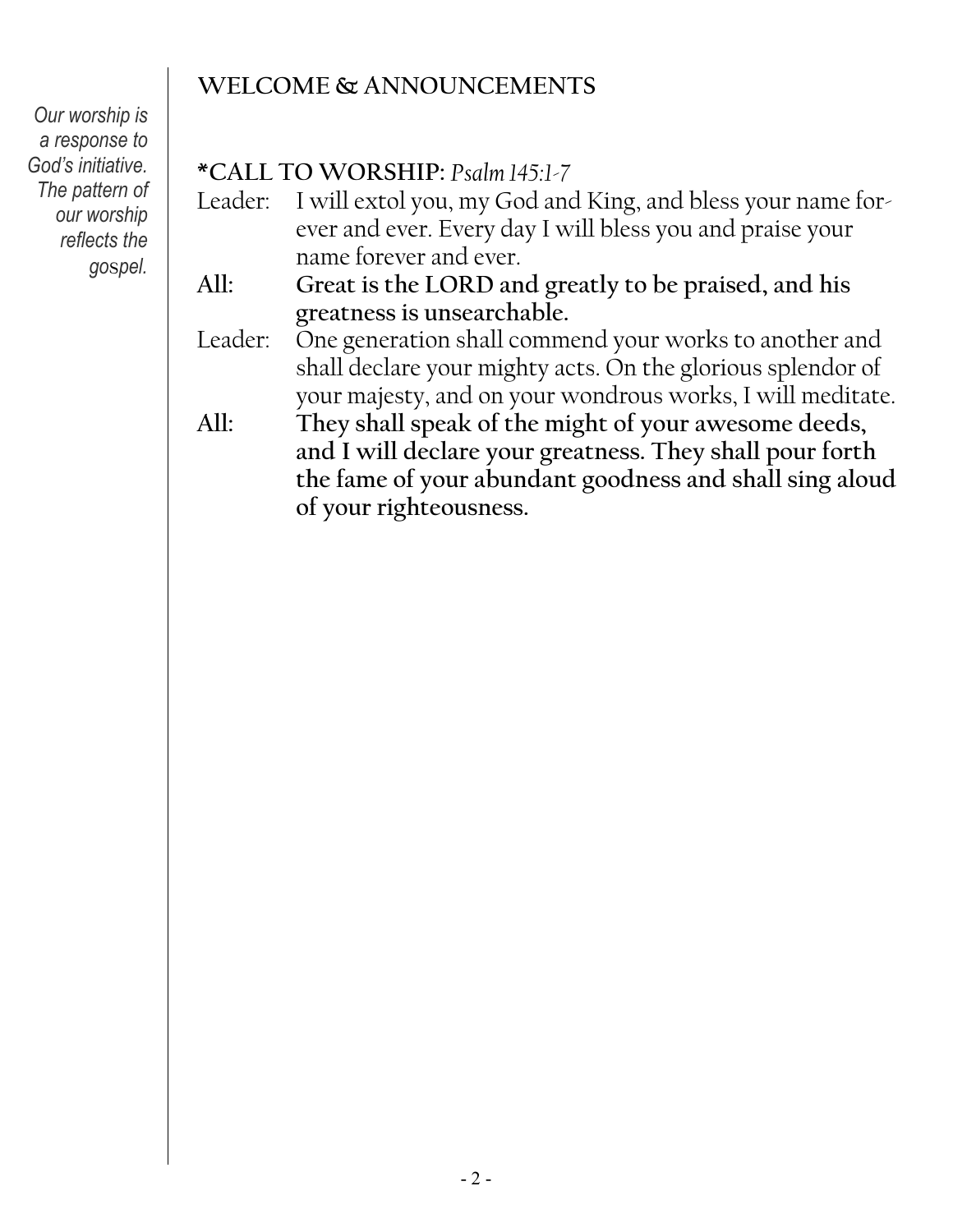## **\*ALL HAIL THE POWER OF JESUS' NAME!** *- Hymn #296 vs. 1, 3, 5-6* All hail the pow'r of Jesus' name! Let angels prostrate fall; Bring forth the royal diadem, and crown him Lord of all! Bring forth the royal diadem, and crown him Lord of all!

Ye seed of Israel's chosen race, ye ransomed of the fall, Hail him who saves you by his grace, and crown him Lord of all! Hail him who saves you by his grace, and crown him Lord of all!

Let every kindred, every tribe, on this terrestrial ball, To him all majesty ascribe, and crown him Lord of all! To him all majesty ascribe, and crown him Lord of all!

Oh, that with yonder sacred throng, we at his feet may fall! We'll join the everlasting song, and crown him Lord of all! We'll join the everlasting song, and crown him Lord of all!

#### **God Calls Us**

The Lord summons his people to worship and we respond in obedience. The Lord's call is a call to action. We gather, praise, adore, give thanks, etc. The Call to Worship is a joyful summons and a clear reminder that worship is our coming into God's presence by his command, and not our command that He come into our presence.

*\*Indicates when to stand. All Music Copied Under CCLI License #34680*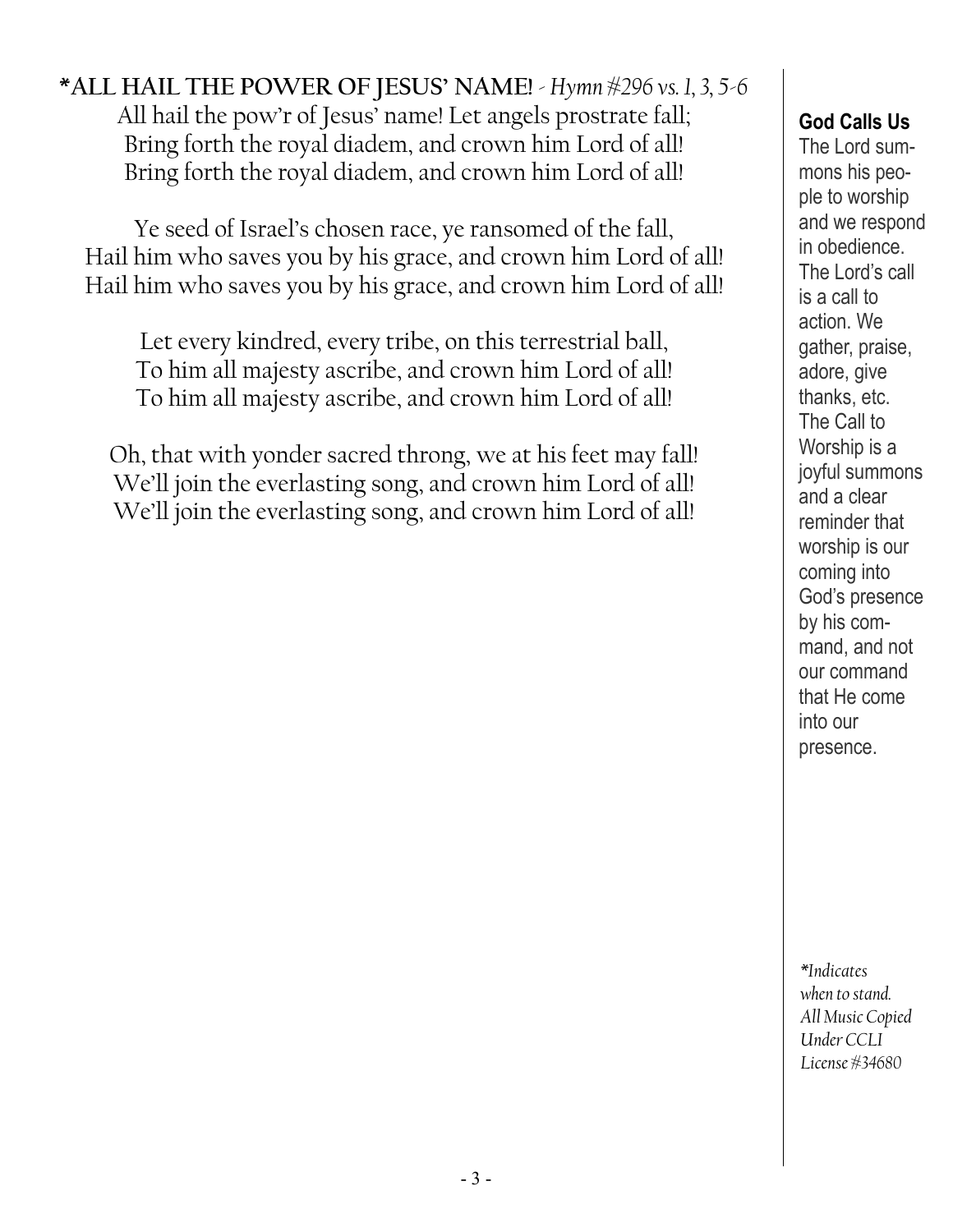# **\*PRAYER OF PRAISE**

## **\*CHRIST OUR HOPE IN LIFE AND DEATH**

What is our hope in life and death? Christ alone, Christ alone What is our only confidence? That our souls to Him belong Who holds our days within His hand? What comes, apart from His command? And what will keep us to the end? The love of Christ, in which we stand

*(Chorus)*

*O sing hallelujah! Our hope springs eternal, O sing hallelujah! Now and ever we confess, Christ our hope in life and death*

What truth can calm the troubled soul? God is good, God is good Where is His grace and goodness known? In our great Redeemer's blood Who holds our faith when fears arise? Who stands above the stormy trial? Who sends the waves that bring us nigh unto the shore The rock of Christ? *(Chorus)*

> Unto the grave, what shall we sing? Christ, He lives; Christ, He lives! And what reward will heaven bring? Everlasting life with Him There we will rise to meet the Lord Then sin and death will be destroyed And we will feast in endless joy when Christ is ours forevermore *(Chorus 2x)*

## **God Cleanses Us**

The biblical response to God's call to be in his presence is confessing our sins. We humble ourselves when we approach our God. This is a corporate prayer of all God's people. It is a great privilege of the gospel that we can stand forgiven before the Lord of glory.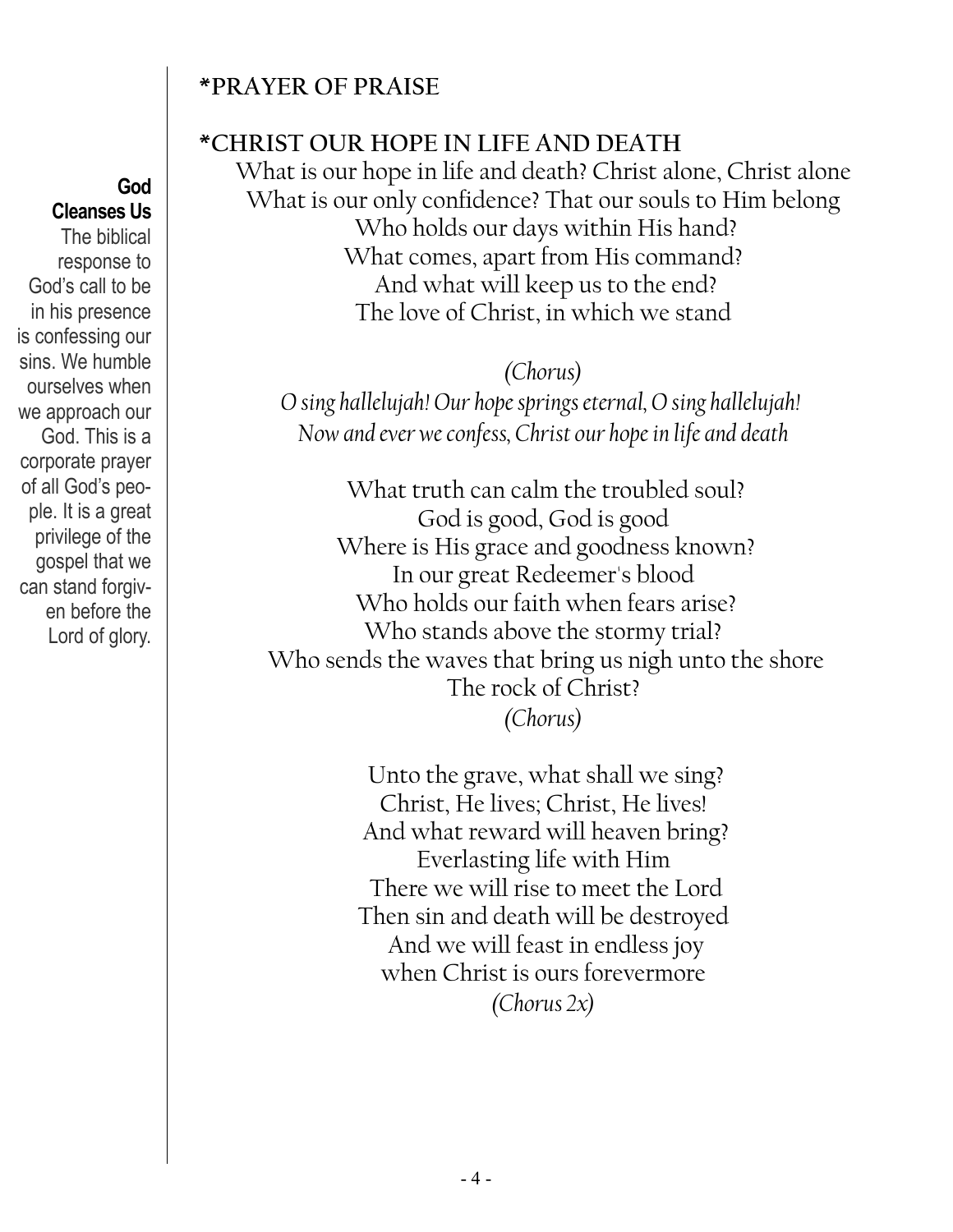# **COMMON CONFESSION OF SIN SCRIPTURE OF EXHORTATION:** *Deuteronomy 32:4; 5:32-33*

The Rock, his work is perfect, for all his ways are justice. A God of faithfulness and without iniquity, just and upright is he. You shall be careful therefore to do as the LORD your God has commanded you. You shall not turn aside to the right hand or to the left. You shall walk in all the way that the LORD your God has commanded you, that you may live, and that it may go well with you, and that you may live long in the land that you shall possess.

**All: O Lord, my every sense and affection is a snare to me. I can scarce open my eyes but I envy those above me or I despise those below. I covet the honor and riches of the mighty and I am proud and unmerciful to the poverty of others. When I see beauty it is a bait to lust. When I see deformity, it stirs up loathing and disdain. I slander those made in your image and I allow godless speech to creep out of my heart. Forgive me Lord Jesus. Cleanse me from my sin–both my outward acts and the sinful thoughts of my heart. Wash me that I would be clean.**

# **SILENT CONFESSION OF SIN**

# **DECLARATION OF GRACE:** *Psalm 145:8-9*

The LORD is gracious and merciful, slow to anger and abounding in steadfast love. The LORD is good to all, and his mercy is over all that he has made.

# **\*SCRIPTURAL CONFESSION:** *Ephesians 2:8-10*

**All: For by grace you have been saved through faith. And this is not your own doing; it is the gift of God, not a result of works, so that no one may boast. For we are his workmanship, created in Christ Jesus for good works, which God prepared beforehand, that we should walk in them.**

#### **Nicene Creed**

In the fourth century, Christian leaders gathered to express the truths of our Christian faith against heresy. This creed is the result. When we recite this creed together, we are affirming and remembering the faith that is universally held by all **Christians** throughout history (the word 'catholic' simply means 'universal'). In our worship, we are connected with others in the past, the pr*e*sent, and the future. .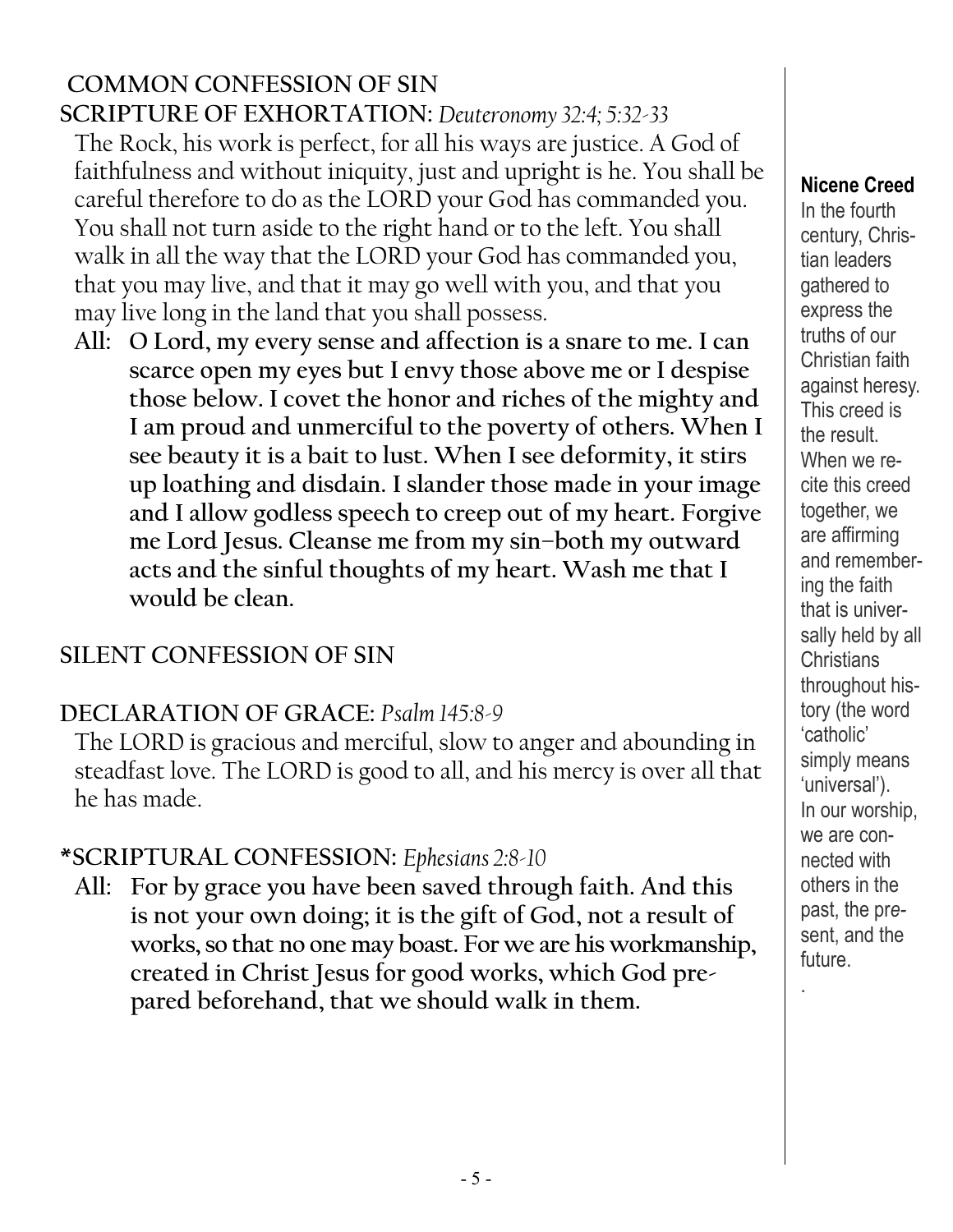# **JESUS IS MINE**

Fade, fade, each earthly joy; Jesus is mine. Stronger than fleeting hopes, Jesus is mine. Dark is the wilderness, earth has no resting place, Jesus alone can bless; Jesus is mine.

In days of fragile peace, Jesus is mine. Through tearful nights of grief, Jesus is mine. His voice commands the storm, His presence stills my soul, He will sustain my hope; Jesus is mine.

> *(Chorus) Jesus is mine, Jesus is mine, When all else fails, He still remains; Jesus is mine.*

When on that final day, Jesus is mine; Before his radiant face, Jesus is mine. Safe in his arms I'll cling, Praising my Savior King, Forevermore I'll sing: "Jesus is mine." *(Chorus 2x)*

# **PRAYER FOR THE VAN DUYNE FAMILY**

#### **OFFERTORY & RESPONSE**

*Reminder: please sign and pass the Attendance Register down the pew. Children ages 4-6 excused for Children's Church (downstairs Corner Classroom)*

#### **Offering**

We give back to God a portion of what he has given us to use to declare that he is Lord of all. (This is part of our service as a church family, and visitors should not feel obligated to participate.)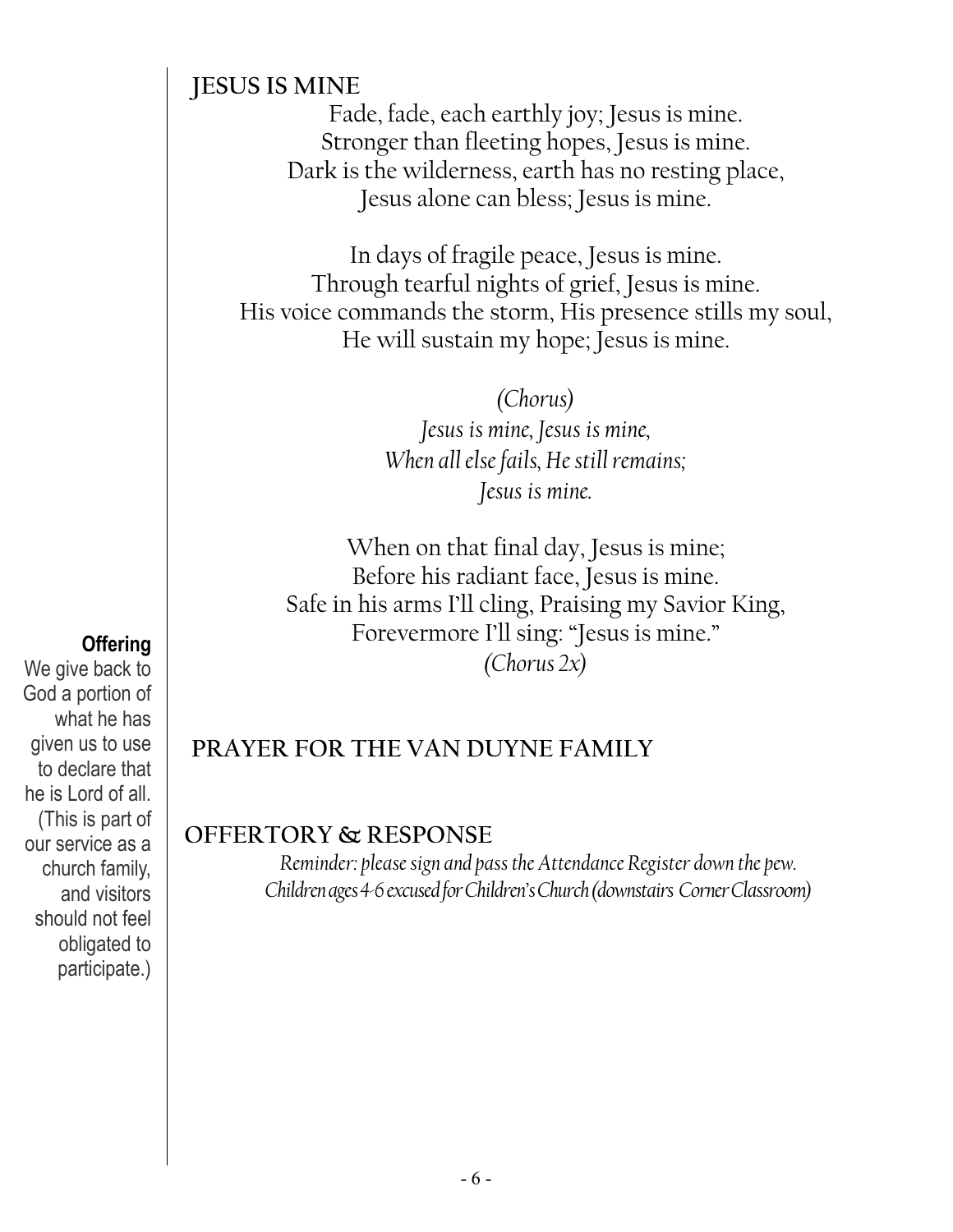## **THOU LOVELY SOURCE OF TRUE DELIGHT**

Thou lovely source of true delight whom I unseen adore; unveil thy beauties to my sight that I might love thee more, Oh that I might love thee more.

Thy glory o'er creation shines but in thy sacred word I read, in fairer, brighter lines, my bleeding dying Lord, see my bleeding, dying Lord.

'Tis here, whene'er my comforts droop and sin and sorrow rise, thy love with cheering beams of hope my fainting heart supplies, Oh, my fainting heart's supplied.

But ah! too soon the pleasing scene is clouded o'er with pain. My gloomy fears rise dark between and I again complain, Oh, and I again complain.

Jesus, my Lord, my life, my light, Oh come with blissful ray; break radiant through the shades of night and chase my fears away, won't you chase my fears away.

Then shall my soul with rapture trace the wonders of thy love; but the full glories of thy face are only known above, they are only known above.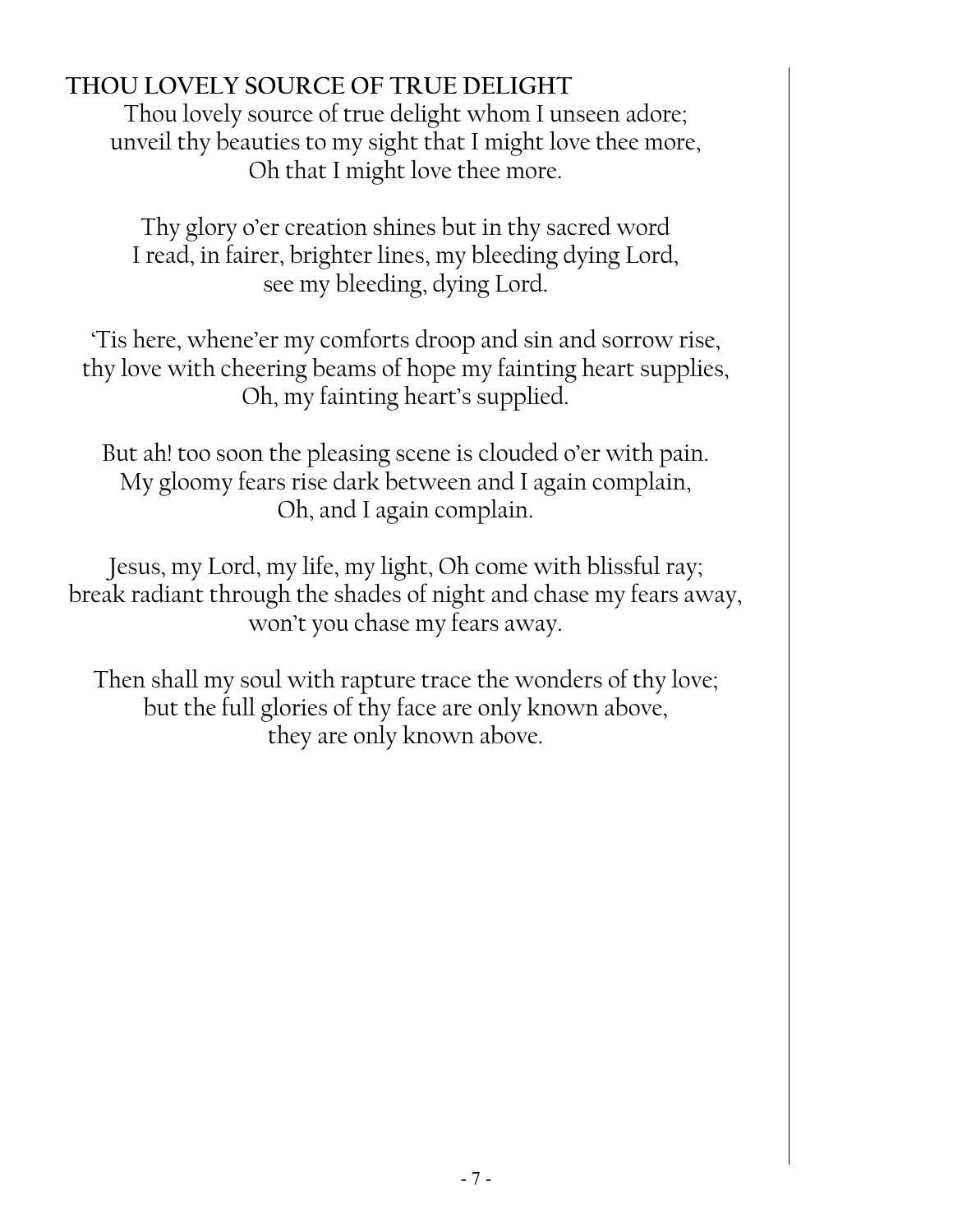## **Sermon Series: 1 Corinthians—Living in the Mess Pastor Ben Melli Imitate Christ — 1 Corinthians 10:23-11:1 (ESV)**

 $23$  "All things are lawful," but not all things are helpful. "All things are lawful," but not all things build up. <sup>24</sup> Let no one seek his own good, but the good of his neighbor. <sup>25</sup> Eat whatever is sold in the meat market without raising any question on the ground of conscience. <sup>26</sup> For "the earth is the Lord's, and the fullness thereof." <sup>27</sup> If one of the unbelievers invites you to dinner and you are disposed to go, eat whatever is set before you without raising any question on the ground of conscience.  $^{28}$  But if someone says to you, "This has been offered in sacrifice," then do not eat it, for the sake of the one who informed you, and for the sake of conscience— $29$  I do not mean your conscience, but his. For why should my liberty be determined by someone else's conscience? <sup>30</sup> If I partake with thankfulness, why am I denounced because of that for which I give thanks?

 $31$  So, whether you eat or drink, or whatever you do, do all to the glory of God. <sup>32</sup> Give no offense to Jews or to Greeks or to the church of God, <sup>33</sup> just as I try to please everyone in everything I do, not seeking my own advantage, but that of many, that they may be saved.

<sup>11:1</sup> Be imitators of me, as I am of Christ.

# **Sermon Outline**

I. The freedom of Christian conscience

II. The purpose of Christian behavior

III. The motivation of a Christian lifestyle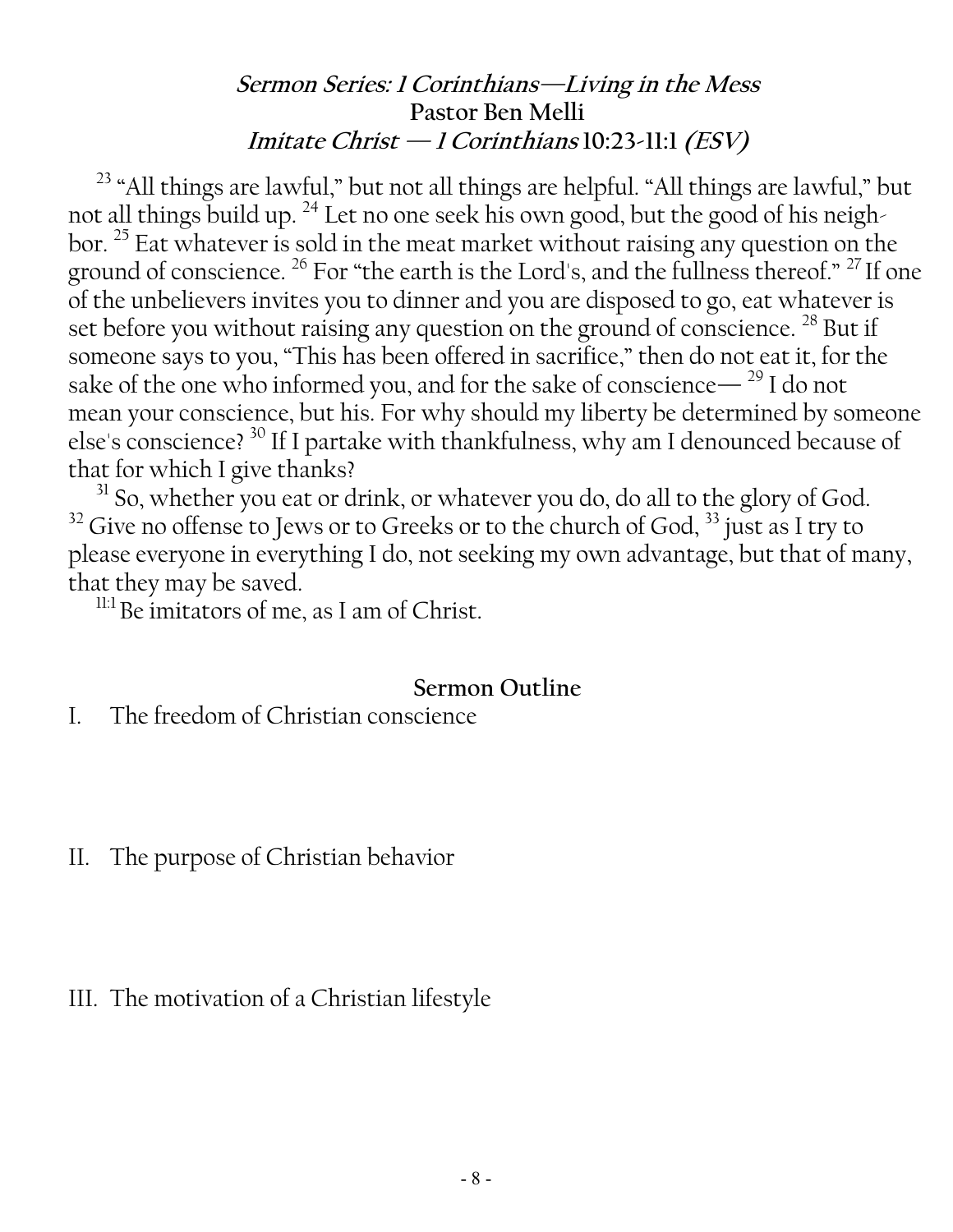# **Sermon Questions**

- 1. See Kids question.
- 2. What standards have you set in your life or household that may look different from other Christians or non-Christians around you?
- 3. What motivates you in having those differences?
- 4. How does having those differences affect your relationships with others?
- 5. What does it look like for you to lay down something important to you for the sake of giving glory to God in your community?

# **Children's Question**

*What is more important to Jesus, loving others or obeying laws?*

# **God**

**Consecrates Us Consecrate** means to make holy, to set apart. The Word of God does that for the lives of believers. Through the sermon, confessions of faith, and the offering we are sanctified for service to our Lord to joyfully offer up our lives to him.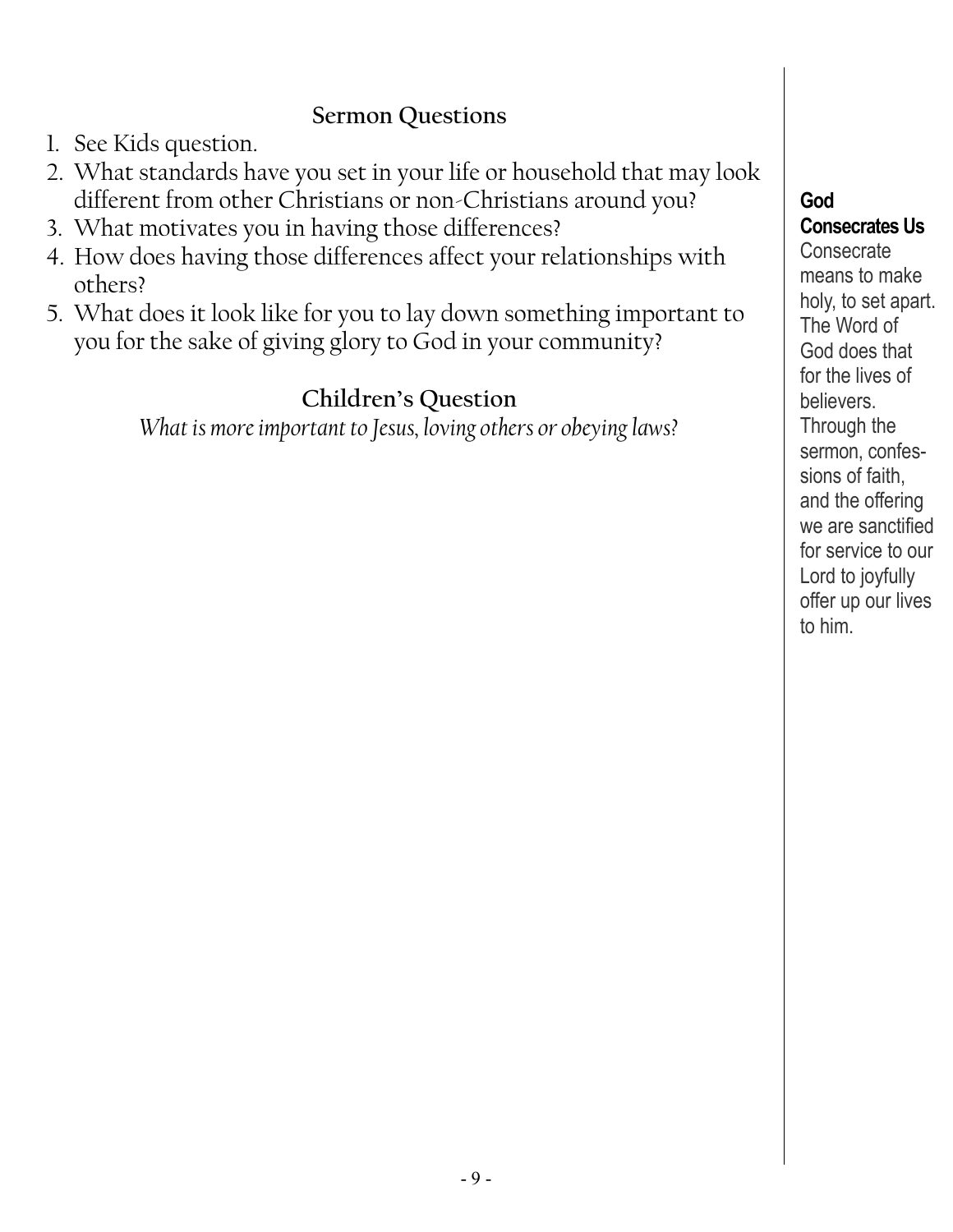# **\*YOUR WILL BE DONE**

Your will be done, my God and father, as in Heaven, so on earth My heart is drawn to self exalting, help me seek Your kingdom first

> As Jesus walked, so I shall walk Held by Your same unchanging love Be still my soul, Oh, lift your voice and pray Father not my will but Yours be done

How in that garden he persisted, I may never fully know The fearful weight of true obedience, it was held by him alone

> What wondrous faith, to bear that cross To bear my sin, what wondrous love My hope was sure when there my Savior prayed Father not my will but Yours be done

When I am lost, when I am broken, in the night of fear and doubt Still I will trust in my good Father, Yes, to one great King I bow!

As Jesus rose, so I shall rise, in ransomed glory at the throne My heart restored with all your saints I sing Father, not my will but Yours be done

As we go forth, our God and Father, lead us daily in the fight That all the world might see Your glory, and Your Name be lifted high

> *And in this Name we overcome, for You shall see us safely home Now as your church, we lift our voice and pray Father, not my will but Yours be done*

# **CELEBRATION OF THE LORD'S SUPPER**

*Wine is located in the two outer rings; juice is located in the center ring.*

**PRAYER FOR THE CONGREGATION** *8:15 Elder Trent Neumann — 11 Pastor*

#### **God Communes with Us**

The Lord strengthens and nourishes our faith through a sacramental meal. Through Jesus, communion with God has been reestablished. The covenant has been renewed. The Lord's Supper is the gospel made visible for us and we share in it as the full community of God's people.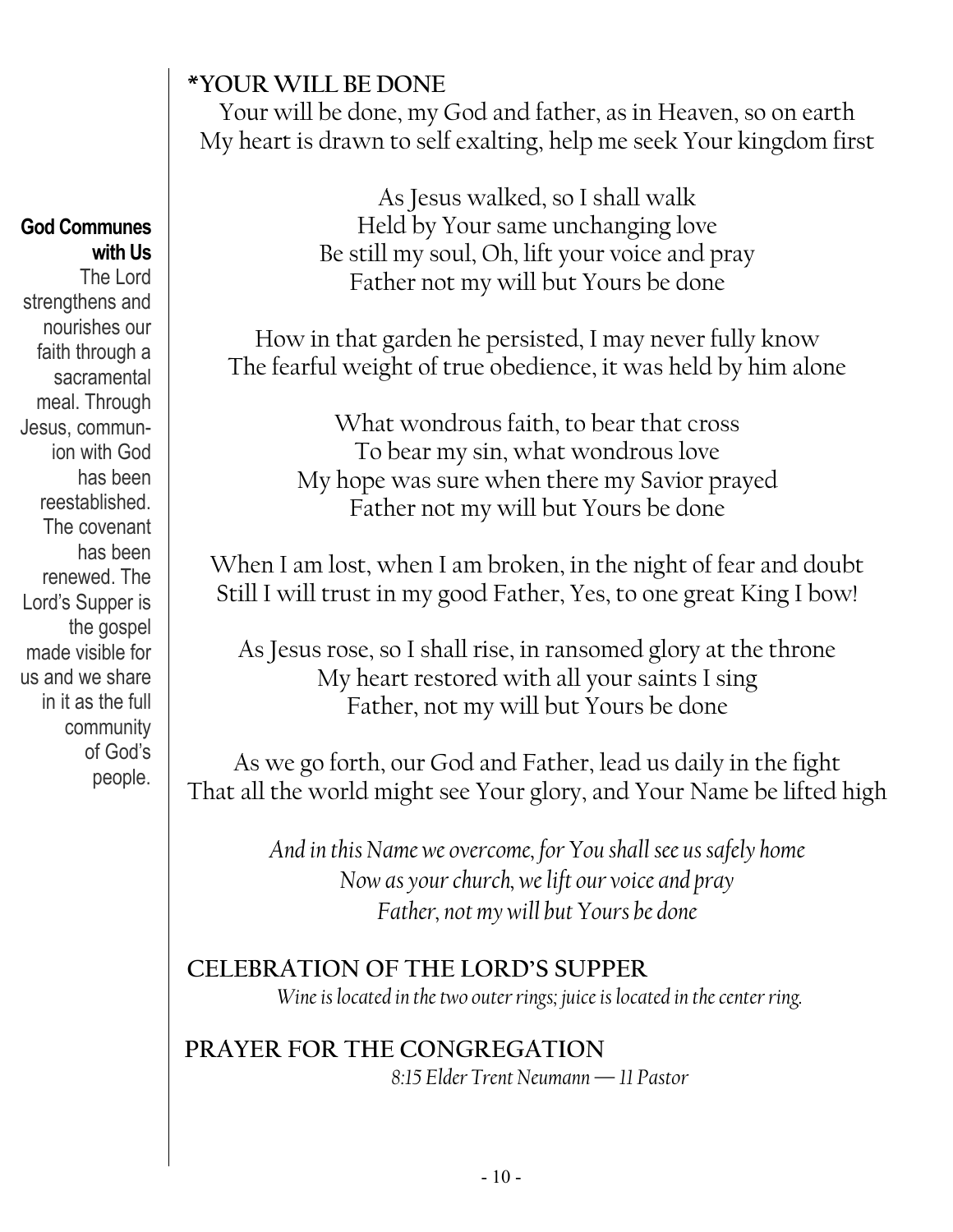## **\*TO GOD BE THE GLORY** *-Hymn #55*

To God be the glory great things He has done So loved He the world that He gave us His Son Who yielded His life an atonement for sin And opened the life gate that all may go in

*(Chorus)*

*Praise the Lord praise the Lord, Let the earth hear His voice Praise the Lord, praise the Lord, Let the people rejoice O come to the Father through Jesus the Son And give Him the glory great things He has done!*

O perfect redemption the purchase of blood To every believer the promise of God The vilest offender who truly believes That moment from Jesus a pardon receives *(Chorus)*

Great things He has taught us Great things He has done And great our rejoicing through Jesus the Son But purer and higher and greater will be Our wonder our transport when Jesus we see *(Chorus)*

**\*BENEDICTION**

*If you are in need of personal prayer, an elder is available up front after the service.*

#### **God Commissions Us**

Having been richly blessed by the Lord in our worship, we are sent forth as his ambassadors of reconciliation into the world. Our worship of God as his people now extends into our lives throughout the week. We are to offer ourselves as living sacrifices to him in all areas of our lives.

## **Leaders & Staff**

**Senior Pastor Lloyd Pierson, Ph.D. — Associate Pastor John Sackett** *Assistant Pastor (Youth):* Ben Melli *Music Director/Assistant:* Lisa Iddings/Laura Sackett *Refuge Director:* Sissy Hashley *Staff:* Kristin Bay, Hanni Hanson, Carlynn Stahlberg, Kelly Brown *Elders:* Tim Anderson*,* Tom Jentz, Trent Neumann, Don Olmsted, Matt Riley, Micah Tinkham *Deacons:* Terry Falk, Kyle Hanson, Micah Hill, Ryan Petersen, Mike Stahlberg, Bruce Tulloch, Phil Van Duyne

To be added to church enews and prayer lists, please contact us at office@faithcov.com. *For more about Faith Covenant and the Presbyterian Church in America, go to faithcov.com.*